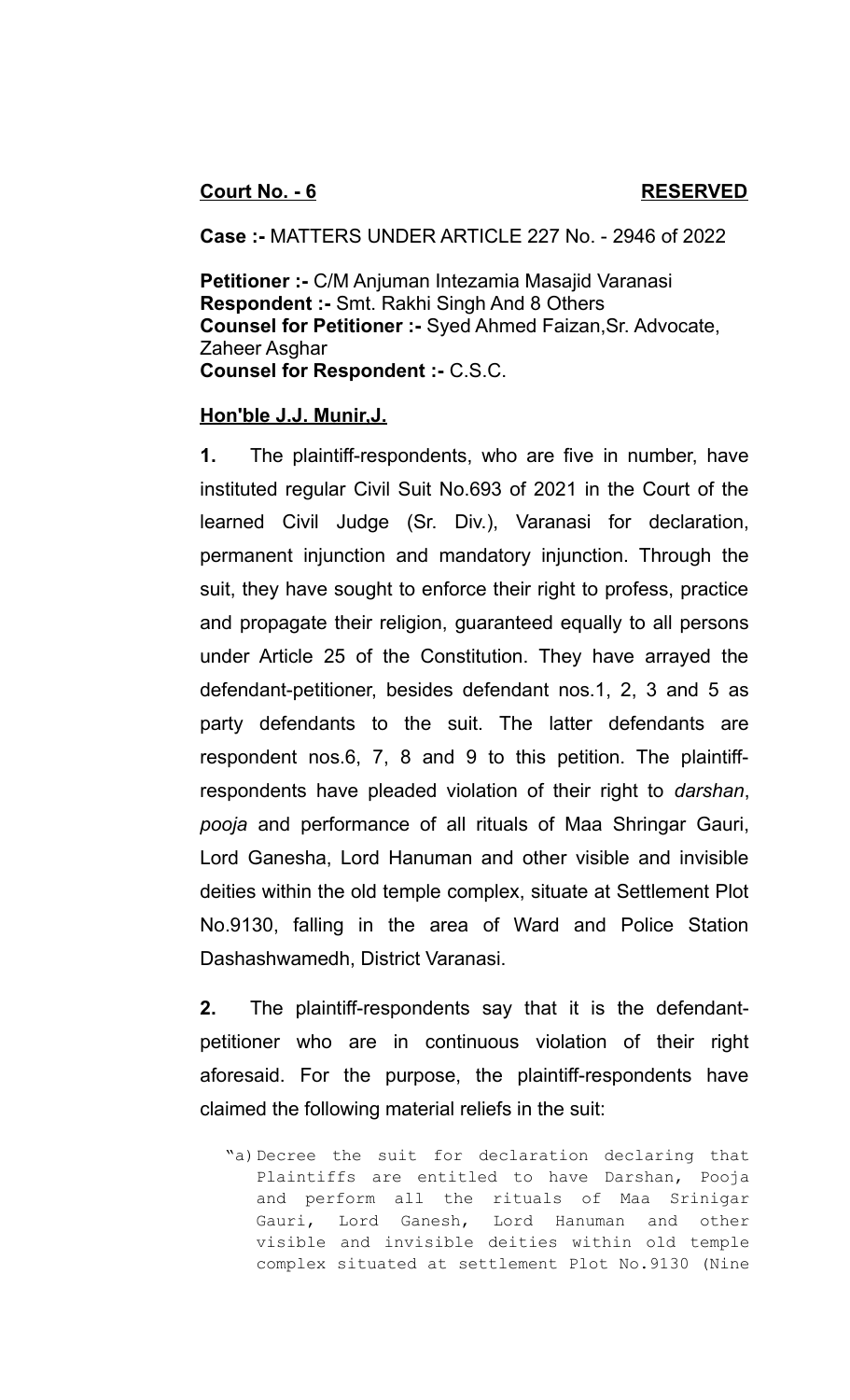Thousand One Hundred Thirty) in the area of Ward and P.S. Dashwamedh District Varanasi;

- b) Decree the suit for permanent injunction restraining the Defendants from imposing any restriction, creating any obstacle, hindrance or interference in performance of daily Darshan, Pooja, Aarti, Bhog and observance of rituals by devotees of Goddess Maa Sringar Gauri at Asthan of Lord Adi Visheshwar along with Lord Ganesh, Lord Ganesh, Lord Hanuman, Nandiji and other visible and invisible deities within old temple complex situated at settlement Plot No 9130 (Nine Thousand One Hundred Thirty) in the area of Ward and P.S. Dashwamedh District Varanasi;
- c) Decree the suit for permanent injunction restraining the Defendants from demolishing, damaging, destroying or causing any damage to the images of deities Goddess Maa Sringar Gauri at Asthan of Lord Adi Visheshwar along with Lord Ganesh, Lord Ganesh, Lord Hanuman, Nandiji and other visible and invisible deities within old temple complex situated at settlement Plot No.9130 (Nine Thousand One Hundred Thirty) in the area of Ward and P.S. Dashwamedh District Varanasi;
- d) Decree the suit for mandatory injunction, directing the Government of Uttar Pradesh and District Administration to make every security arrangement and facilitate daily Darshan, Pooja, Aarti, Bhog by devotees of Maa Sringar Gauri along with Lord Ganesh, Lord Hanuman, Nandji and other images and deities within the precincts of temple complex known as 'Ancient temple' existing at settlement Plot No.9130 (Nine Thousand One Hundred Thirty) within the area of Ward and P.S. Dashwamedh the heart of the city of Varanasi;"

**3.** Along with the suit, the plaintiff-respondents have also made an application for the grant of a temporary injunction, seeking an *ad interim* injunction in similar terms, but temporary form. Along with the suit, an application for appointment of an Advocate Commissioner to make a local inspection of the property in question was also moved for the purpose of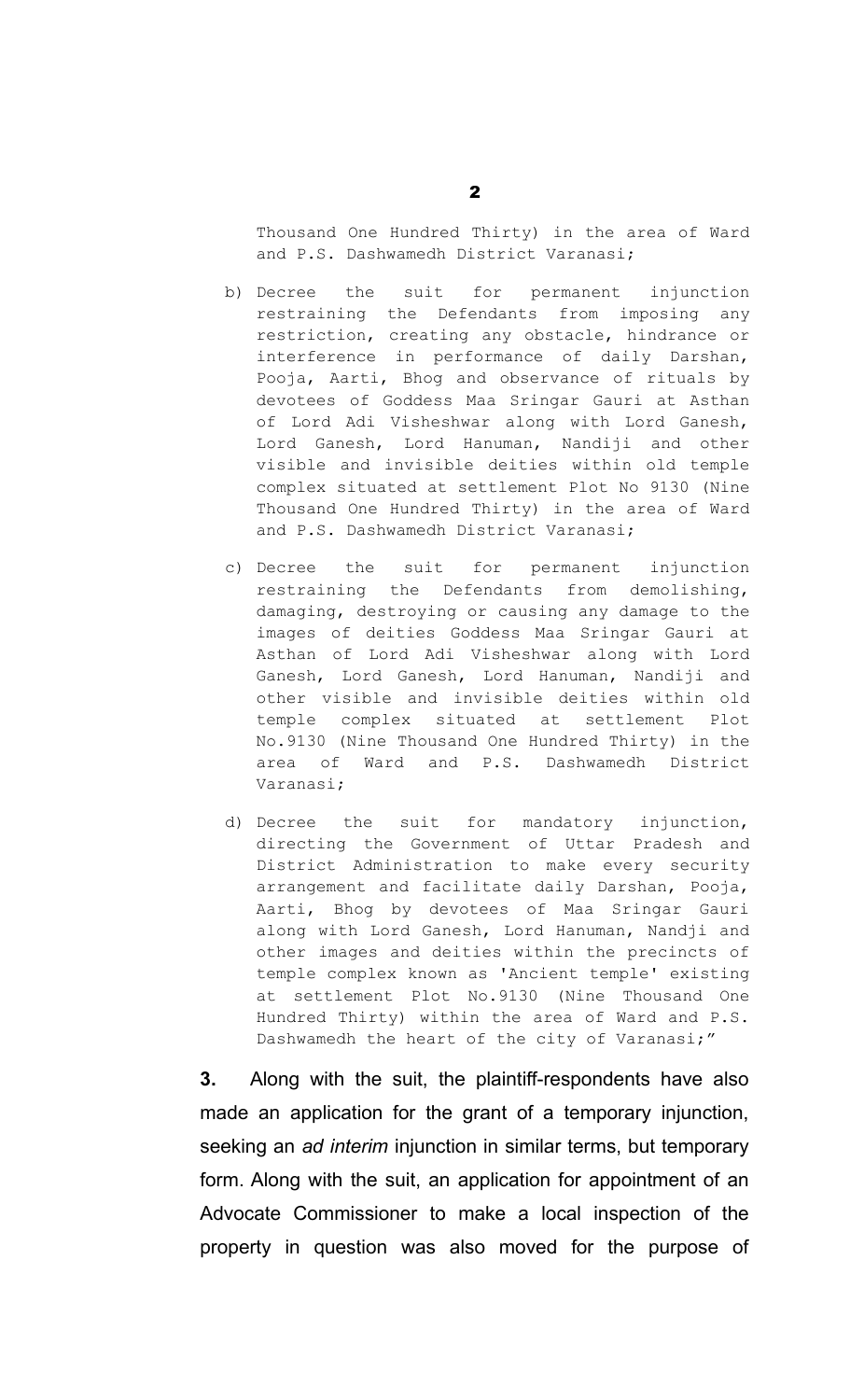ascertaining the existence of the images of Deities Maa Shringar Gauri, Lord Ganesha, Lord Hanuman, Nandiji and other Deities, at Settlement Plot No.9130, situate at Ward and Police Station Dashashwamedh, District Varanasi. The aforesaid application was moved invoking the provisions of Section 75 and Order XXVI Rules 9 and 10 read with Section 151 of the Code of Civil Procedure, 1908 (for short, 'the Code').

**4.** The suit under reference was registered on the file of the learned Civil Judge (Sr. Div.), Varanasi on 18.08.2021 and on that day, three orders were made in the suit by the learned Trial Judge. By an order passed on the suit, he directed it to be registered and issued summonses to the defendants, fixing 17.09.2021 for the filing of a written statement and 24.09.2021 for the framing of issues. By an order passed on the temporary injunction application, the learned Judge issued notice to the defendants, which includes the defendant-petitioner, but declined to grant any *ad interim* injunction. By an order passed on the application for appointment of a Commissioner to undertake a local inspection, he granted the application and directed that a commission be issued to an Advocate Commissioner from the list maintained for the purpose. The plaintiff-respondents were directed to take steps within three days. Post steps being taken, a writ was to issue to the Advocate Commissioner concerned, who was directed to make a local inspection and submit a report to the Court before the date fixed.

**5.** It appears that on the following day i.e. 19.08.2021, a further application bearing paper No.13 $\pi$  was made on behalf of the plaintiff-respondents with a prayer that the Advocate Commissioner appointed *vide* order dated 18.08.2021, passed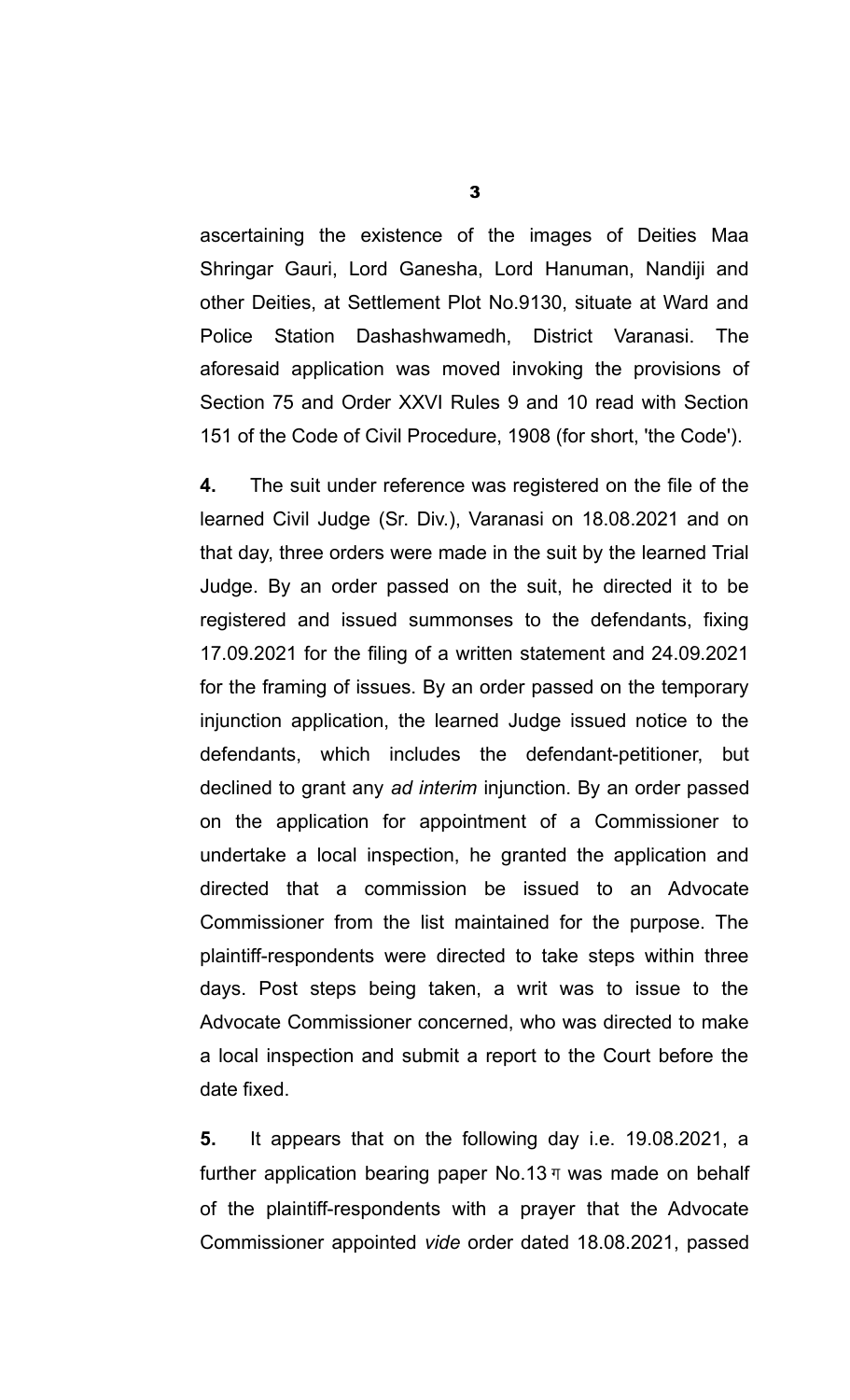on the application paper No.11 $\pi$ , be directed to cause videography of the proceedings of the commission undertaken by him to be done. It was further prayed that police assistance be provided to the Advocate Commissioner to assist him in the discharge of his commission. An objection to the said application was filed on behalf of the petitioner bearing paper No. 30 $\pi$ , where it was said that the application for appointment of a Commissioner to make a local inspection was allowed on 18.08.2021, that is to say, on the date that the suit was instituted and now, an application has been made on the following day for provision of police aid to the learned Advocate Commissioner, even before he has been appointed. It was urged that an order for provision of police aid can be made only if the learned Advocate Commissioner, while executing the commission, finds himself obstructed and makes a report in that behalf. The objection also mentions that there is a separate application made on behalf of the defendant-petitioner, seeking recall of the order appointing the Advocate Commissioner *ex parte*. An objection was also raised to the effect that in another suit, on a similar cause of action and the relief, brought under Order I Rule 8 of the Code, being O.S. No.610 of 1991, this Court, in Matters under Article 227 Nos. 3562 of 2021 and 3844 of 2021, has stayed further proceedings of the suit till the next date of listing.

**6.** A further application bearing paper No. 28 ग was made on behalf of the plaintiff-respondents with a prayer that Mr. Ajay Kumar Mishra, Advocate, standing at Sr. No.13 of the list of Advocate Commissioners, be appointed to discharge the commission. This application was made on 03.12.2021. The basis to move this application set out therein is that of the Commissioners, who were earlier appointed out of the list, that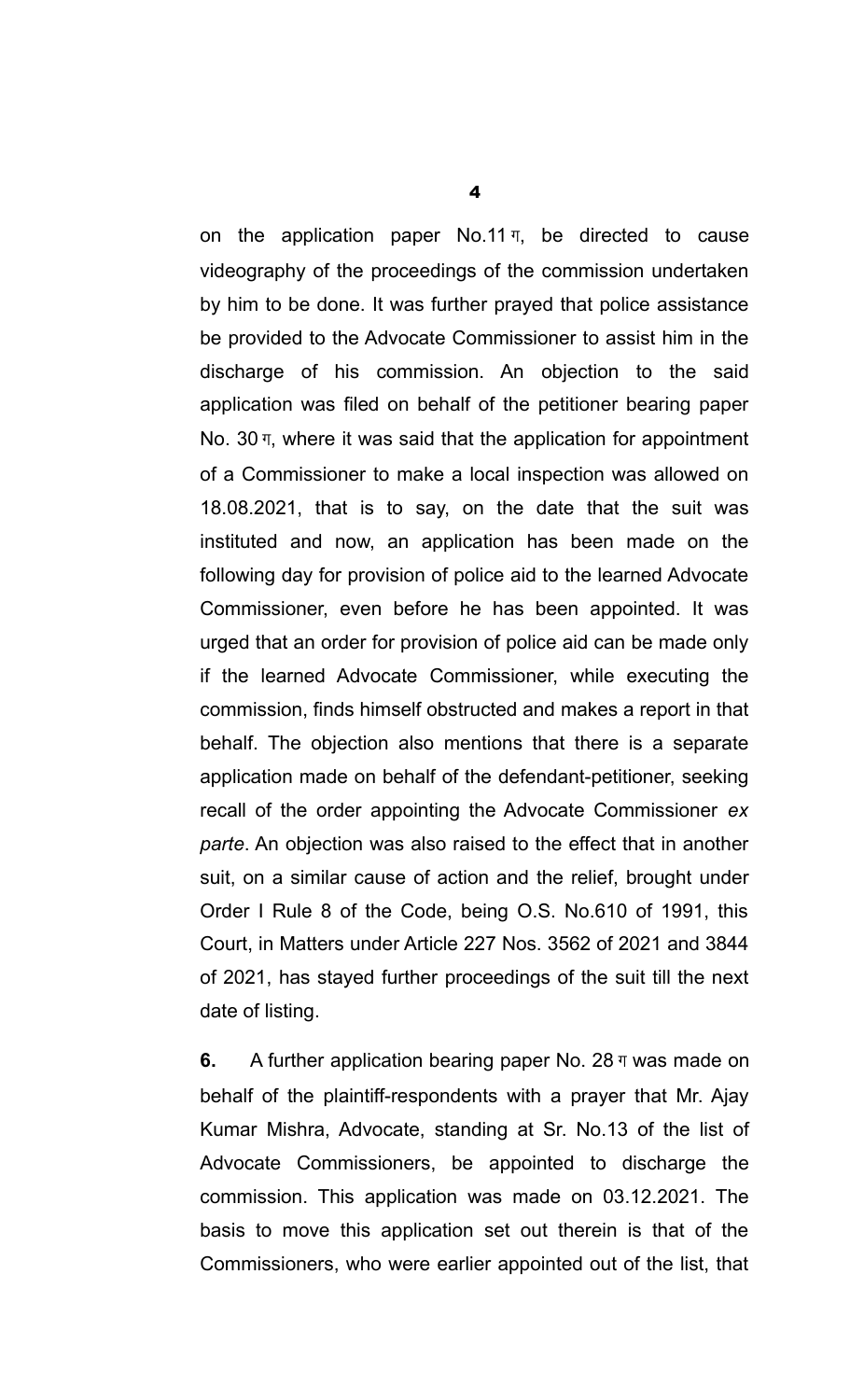is to say, Mr. Ajeet Kumar Pushkar, Advocate could not be contacted, despite best efforts by the plaintiff-respondents. Also, after him, Mr. Ajay Pandey, Advocate was nominated, who excused himself from discharging the duty on grounds of illhealth. Thus, it was necessary to appoint an Advocate Commissioner, who would be willing to undertake the commission.

**7.** By order dated 08.04.2022, the learned Civil Judge (Sr. Div.), Varanasi has allowed the plaintiff-respondents' applications 13 $\pi$  and 28 $\pi$  in terms that Mr. Ajay Kumar, Advocate has been appointed the Advocate Commissioner to undertake a local inspection in terms of the order of the Court dated 18.08.2021. It has further been ordered that the Advocate Commissioner would cause videography to be undertaken, covering the proceedings of the commission. It has been further directed that in case the Advocate Commissioner finds it appropriate that in the execution of his commission, he requires police assistance, he would be entitled to it and the police officials concerned would render him necessary assistance. It is this order passed by the learned Civil Judge (Sr. Div.), Varanasi that has made the fourth defendant to the suit to move this Court under Article 227 of the Constitution of India. Apart from the order dated 08.04.2022, the defendant-petitioner has also challenged the order dated 18.08.2021, whereby the plaintiffrespondents' application bearing paper No.11 ग seeking appointment of an Advocate Commissioner to make a local inspection was allowed.

**8.** Still more, the defendant-petitioner has challenged the order dated 05.04.2022, whereby the Trial Judge has posted the defendant-petitioner's application, paper No. 35 ग, under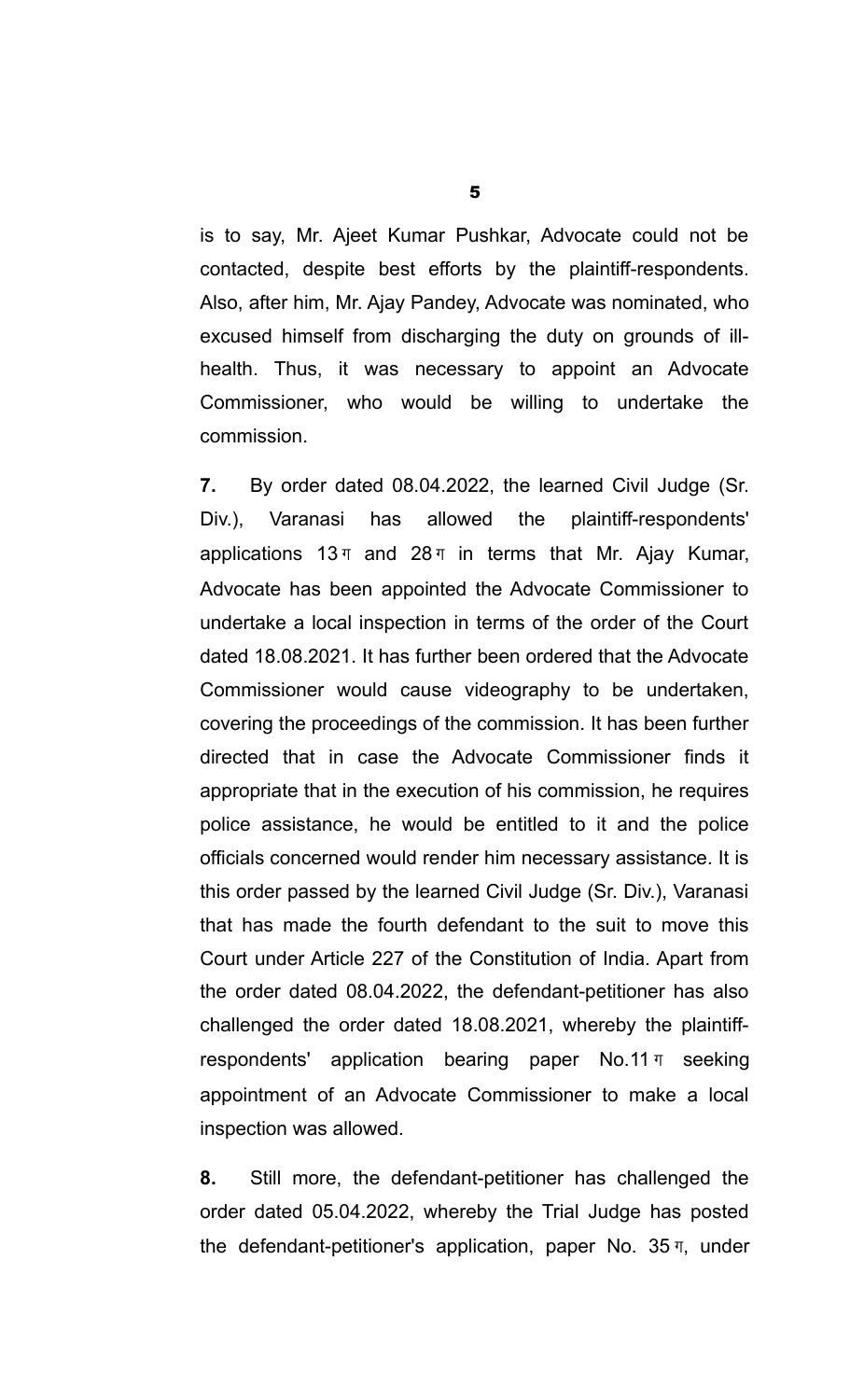Order VII Rule 11 of the Code to a day after orders were made on applications bearing paper Nos.13 $\pi$  and 28 $\pi$ , last mentioned.

**9.** Heard Mr. Mr. S.F.A. Naqvi, learned Senior Advocate assisted by Mr. Zaheer Asghar, learned Counsel for the defendant-petitioner and Mr. M.C. Chaturvedi, learned Additional Advocate General assisted by Mr. Bipin Bihari Pandey, learned Chief Standing Counsel, appearing on behalf of respondent Nos. 6, 7 and 8.

**10.** The thrust of Mr. Naqvi's submission is that the impugned orders are bad because a commission for local inspection cannot be issued for the purpose of collecting evidence by a party. He submits that the purpose of a commission under Order XXVI Rule 9 of the Code is to elucidate the matters in controversy, where evidence adduced by parties is shrouded in some doubt. It is to place evidence in clear perspective that a commission can be issued, but not to aid a party to collect evidence.

**11.** Mr. Naqvi further argues that the direction to provide police aid could never have been made unless the learned Advocate Commissioner, during execution of the commission, felt that there was some obstruction to the discharge of the commission by him, which needed to be abated by necessary police aid. It is emphasized that the commission has yet not been executed and no report made. As such, there is no basis whatsoever to the direction granting police aid.

**12.** The further count on which the learned Senior Advocate appearing for the petitioner objects to the order impugned dated 08.04.2022 is the fact that a particular Advocate Commissioner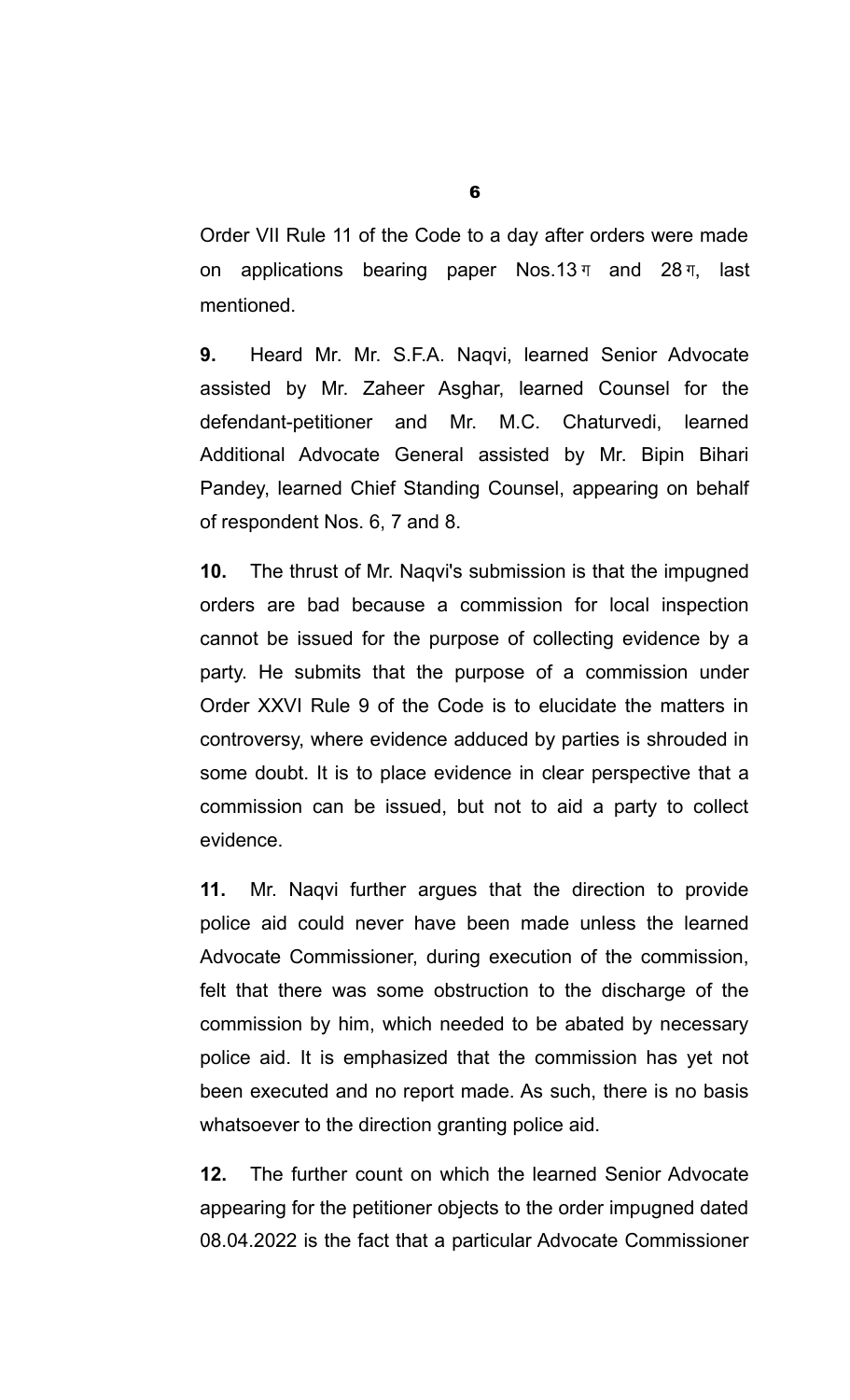has been appointed on the prayer of the plaintiff-respondents, instead of the Court choosing him freely out of the maintained list.

**13.** The learned Senior Advocate, during the course of his submissions, has drawn the attention of this Court to the very detailed orders passed in Matters under Article 227 Nos. 3562 of 2021 and 3844 of 2021, dated 09.09.2021, where further proceedings of a similar suit, brought in a representative capacity, being O.S. No.610 of 1991, have been stayed.

**14.** Mr. M.C. Chaturvedi, learned Additional Advocate General assisted by Mr. Bipin Bihari Pandey, learned Chief Standing Counsel has opposed the motion to admit this petition to hearing.

**15.** The Court has perused the aforesaid orders dated 09.09.2021, besides the other material on records.

**16.** This Court must say at once that the present petition challenges orders that hardly decide any kind of rights of parties. The reliance placed by the learned Senior Advocate appearing for the defendant-petitioner on the decision of this Court in **Sri Kant v. Mool Chand and others, 2019 (6) AWC 5427** to support his contention that unless evidence is led by parties and there is some confusion about it, no commission for local inspection can be issued, is quite misplaced. In **Sri Kant** (*supra*), it has been held:

> "**15.** Apart from above, it is settled law that local inspection or Commission by court is made only in those cases where on the evidence led by the parties, court is not able to arrive at a just conclusion either way or where the court feels that there is some ambiguity in the evidence which can be clarified by making local inspection or Commission. Local inspection or issue of Commission by the court cannot be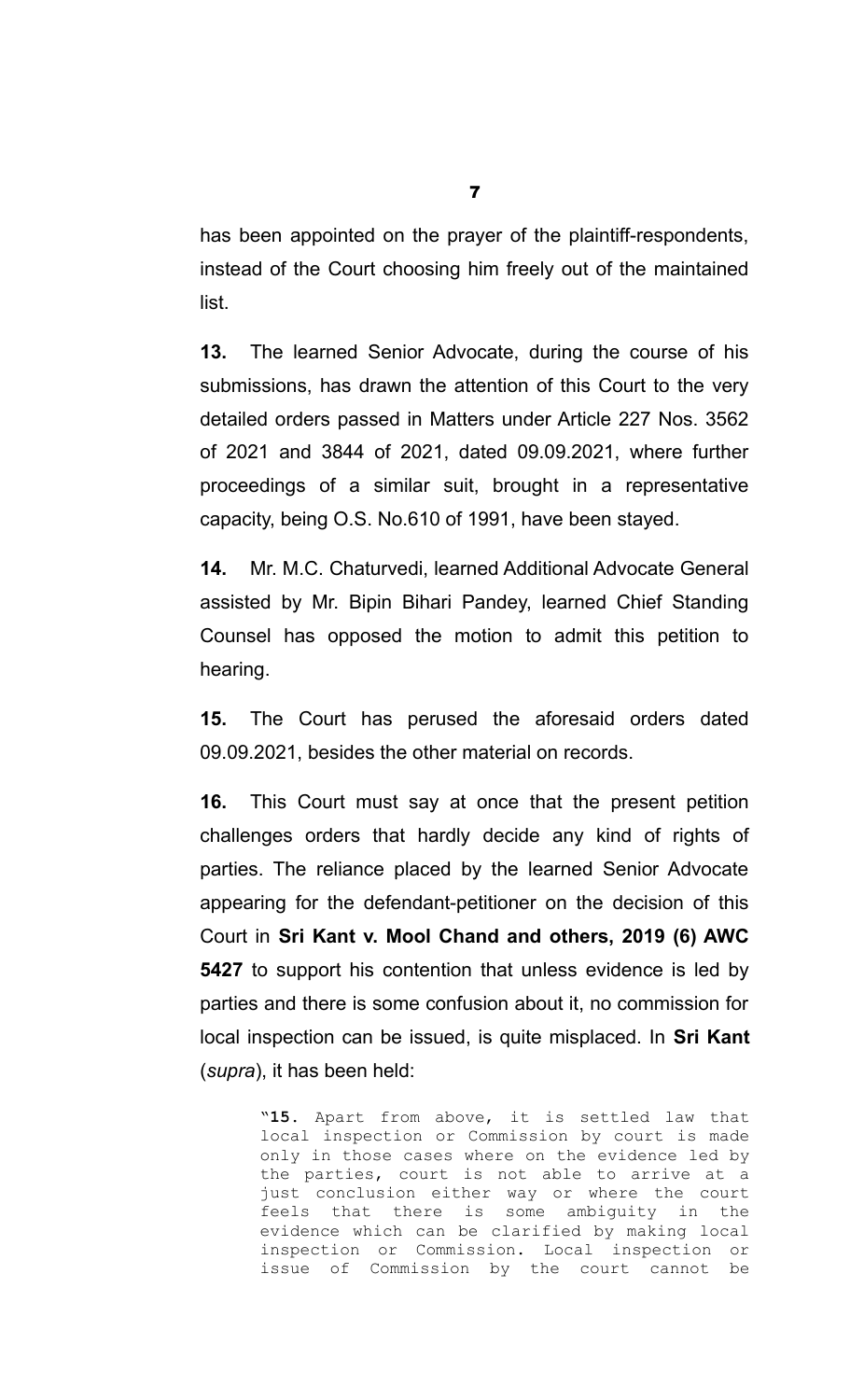claimed as of right by any party. Such inspections are made to appreciate the evidence already on record and court is not expected to visit the site for collecting evidence."

**17.** The above observation has come in the context of rejection of an application for the issue of a commission for local inspection repeatedly moved by a tenant in a pending rent appeal, where an earlier similar application had been rejected by the Prescribed Authority under Section 21(1)(a) of The Uttar Pradesh Urban Buildings (Regulation of Letting, Rent & Eviction) Act, 1972 (U.P. Act No.13 of 1972) and that order had been upheld by this Court. The principle to which the learned Senior Advocate has drawn the Court's attention and is extracted hereinabove, is not a cast-iron rule to be followed in every case, where a prayer for the issue of a commission for inspection is made. A commission for local inspection can well be issued to collect evidence, which can be taken by its very nature on the spot. Reference in this connection may be made to the decision of the Madras High Court in **In re P. Moosa Kutty, AIR 1953 Mad 717**, where it has been held:

> "**4.** The object of this local investigation is not so much to collect evidence which can be taken in Court **but to obtain evidence which from its very** peculiar nature can only be had on the spot : 'Amulyakumar v. Anandacharan', AIR 1933 Cal 475 (A). The Court has a discretion to order local investigation or not; it is not bound to order it in all cases; - 'Ram Brichh v. Muhammad Sahib', AIR 1933 Pat 542 (B). In any event, an application under this Rule must be made before the case is closed. The form prescribed for commission for local investigation is set out in form No.9 in Appendix H, Civil P.C. The form states:

…......."

**(Emphasis by Court)**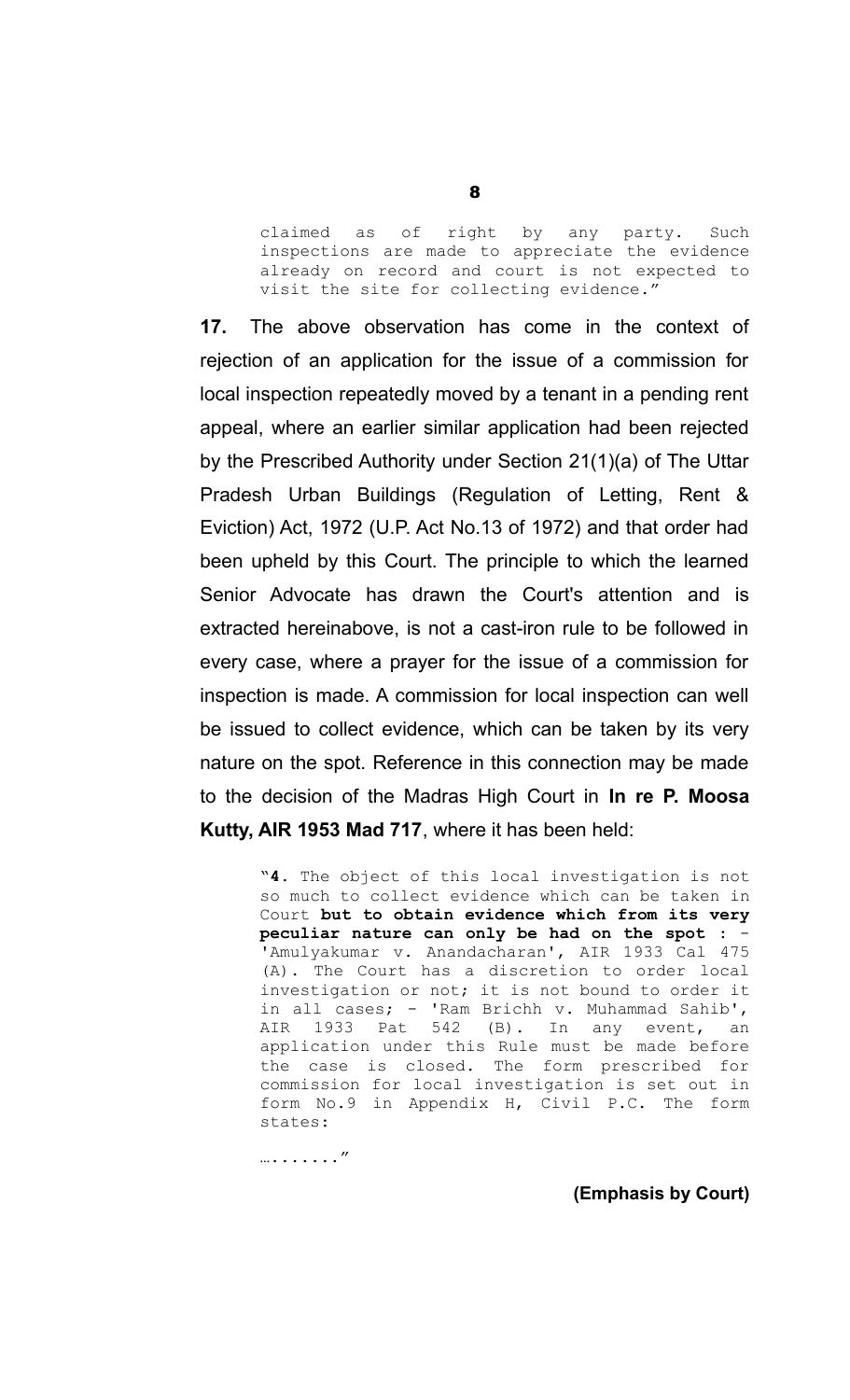**18.** The particular objection that the learned Senior Advocate takes to the course of action adopted by the Trial Court in issuing a commission, even before there was some evidence on record that required elucidation, is best answered in the context of circumstances obtaining in the present case by the following remarks of the Orissa High Court in **K. Raghunath Rao v. Smt. Tumula Jailaxmi, AIR 1988 Orissa 30**:

> "**9.** …..... The aforesaid passage makes it clear that local investigation by a Commissioner can be made in exercise of the power under O.26, R.9, C.P.C. where visit to the spot is necessary. That would be a local investigation requisite or proper. When the report would be necessary to appreciate the evidence on record, a commission can be issued in proper case. Therefore, normally writ is to be issued to a Commissioner for local investigation to appreciate the evidence already recorded. **There may be departures from the normal rule for issue a commission also. For illustration : Where evidence is necessary to know the depth of water in a particular season a Commissioner can be deputed even though evidence has not been recorded. Where it is to be found as to on which plot the disputed land lies, a writ can be issued to any person to relay the same even though no evidence is required if the Court finds that the parties themselves cannot produce evidence to that effect. Since issue a writ to a person for local investigation would depend upon the facts and circumstances of each case; no hard and fast rule can be laid down.** This much can be said that the basic pre-requisite for issue of such a writ is the satisfaction of the Court that a local investigation is requisite or proper. This satisfaction is to be judicial satisfaction based on reason."

## **(Emphasis by Court)**

**19.** Apparently, the suit claims the existence of the named Deities on the property in dispute and that is a kind of evidence that would fall under the exception to the normal rule for issue of a commission, spoken of in **K. Raghunath Rao**. The existence or non-existence of the Deities on the property in dispute is a matter about which the parties under the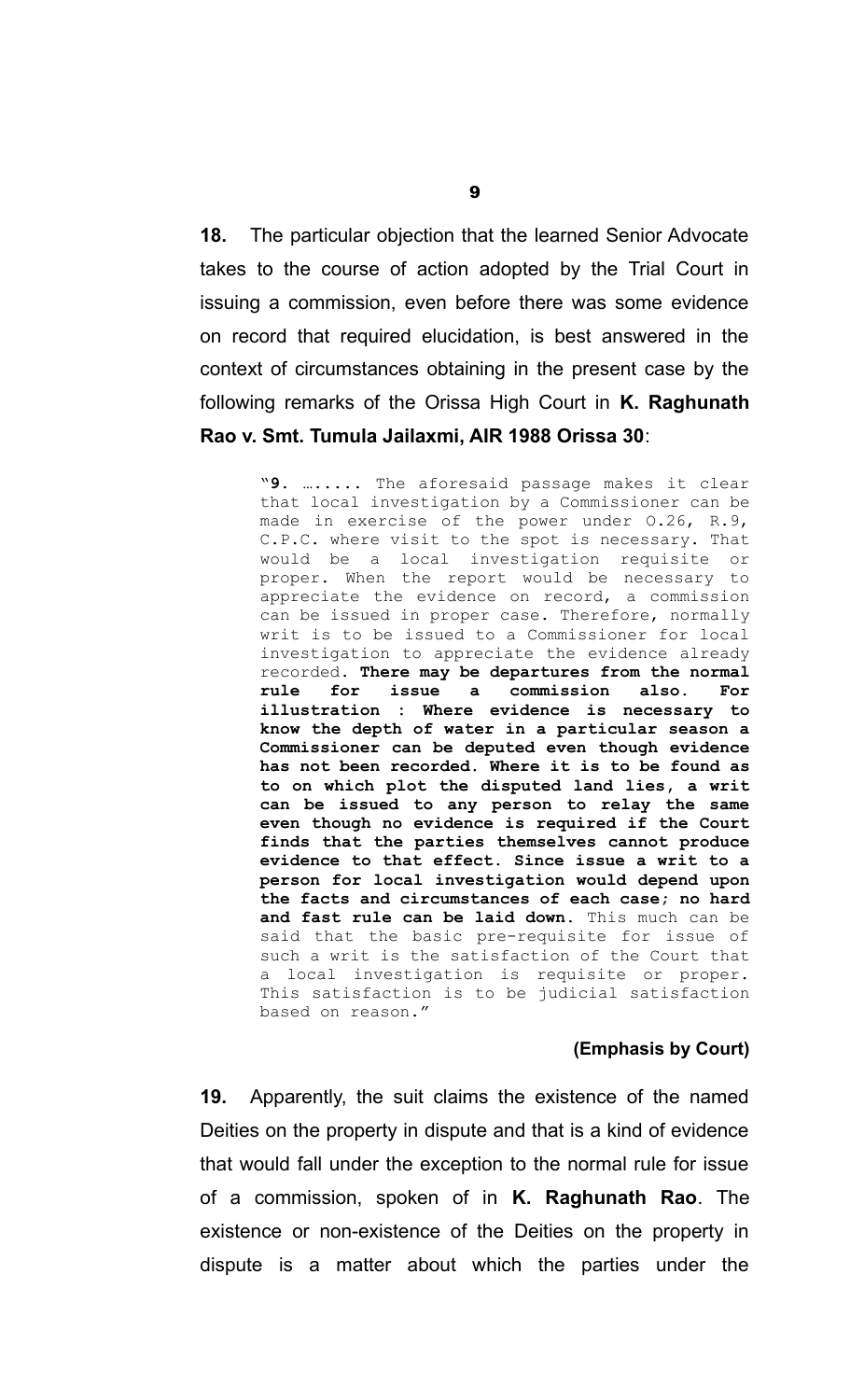circumstances can hardly produce evidence. Even otherwise, it is evidence which is to be found on the spot where the disputed property exists and can be best gathered therefrom. If the Court has exercised its discretion to issue a commission, so that evidence about the fact in issue can be collected, it cannot be said that the order is beyond jurisdiction of the Court under Order XXVI Rule 9 of the Code. It is not always that a commission is issued to elucidate evidence already on record. There can be cases where it is necessary to secure evidence, which is available on the spot and the parties cannot produce it. The commission issued here clearly falls into that category. Quite apart, the commission does not, in any way, impinge upon the rights of the defendant-petitioner. If anything is said in the report of the learned Advocate Commissioner that the defendant-petitioner or any other defendant to the suit feels is contrary to the spot position, he can always object to the Commissioner's report, which would then be a subject matter for decision by the Court on the basis of evidence on record.

**20.** The other objection canvassed by the learned Senior Advocate appearing for the defendant-petitioner, that a particular Advocate Commissioner cannot be chosen by the plaintiff, is also not well-founded. A perusal of the impugned order dated 08.04.2022 shows that the learned Trial Judge has taken note of the fact that the two Advocate Commissioners, earlier appointed from the list, had not discharged the commission. It is on that basis that the Trial Judge has remarked that the issue involved is serious, which the Advocate Commissioners are reluctant to enter upon. It is in view of the said facts that the Court has chosen to nominate in its discretion Mr. Ajay Kumar, Advocate to discharge the commission. Mr. Ajay Kumar is apparently an Advocate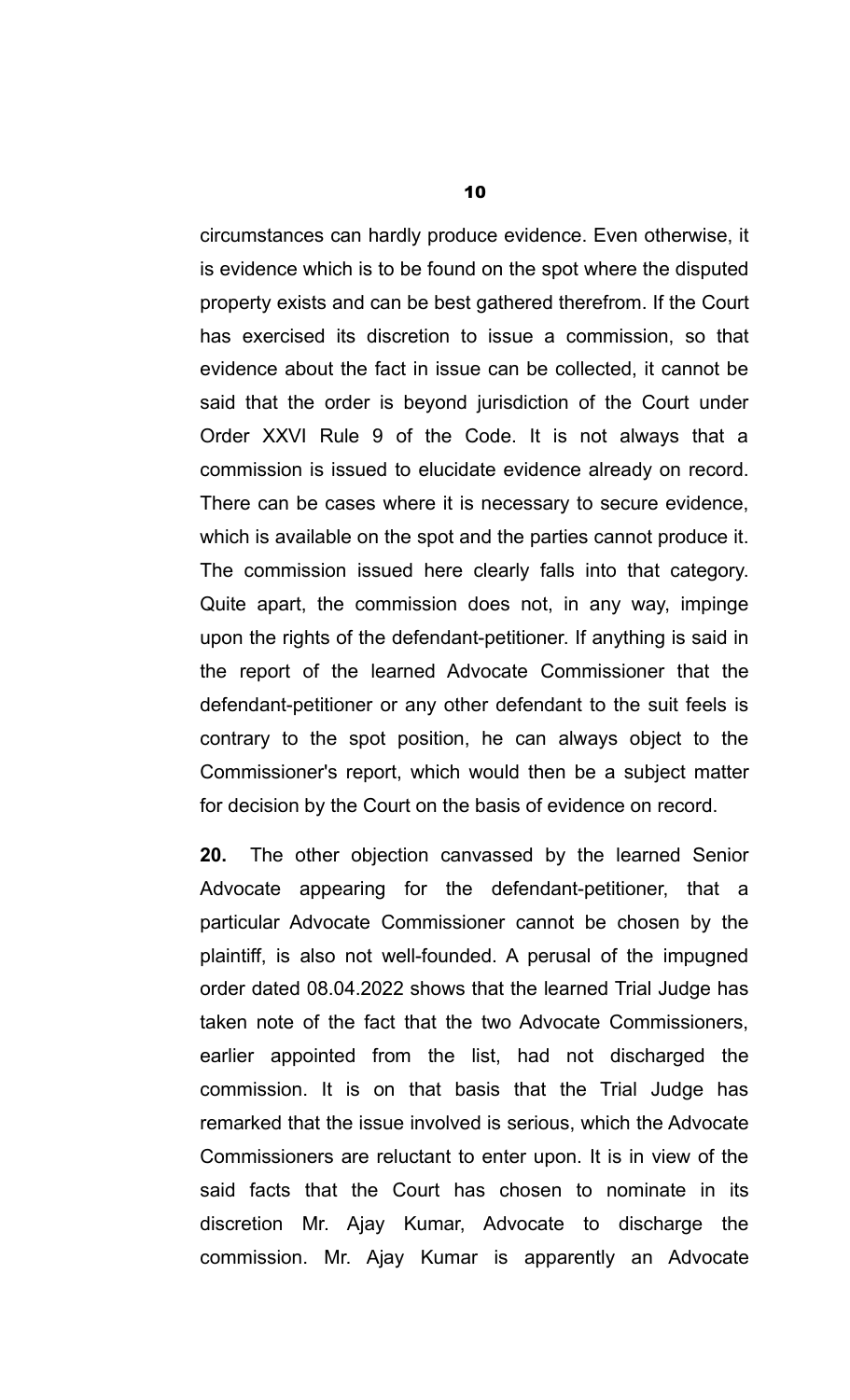available on the list of Advocates, to whom commission could be issued. The mere fact that the said Advocate Commissioner's name has been suggested by the plaintiffrespondents, would not make him a Commissioner of the plaintiffs' choice. It is the Court, that has in its discretion, taken a decision, bearing in mind the history of the previous assignment of the commission and the circumstances obtaining. There is no reason for the petitioner to cry foul about the aforesaid choice. Quite apart, the report submitted by the Advocate Commissioner is only a piece of evidence and open to dispute by the defendant-petitioner like any other. Therefore, by the nomination of a particular Advocate Commissioner, no prejudice *ipso facto* is caused to the petitioner.

**21.** The third limb of the objection, that has been urged on behalf of the defendant-petitioner, is that the direction to provide police aid could not have been issued unless the Advocate Commissioner reported obstruction by the defendants or from any other quarter. This also is an objection not well-founded, in view of the nature of the order that the learned Trial Judge has passed. It is not that the learned Trial Judge has said that the learned Advocate Commissioner would go to execute his commission with an armed force at his command. The Trial Judge has merely directed that in case the learned Advocate Commissioner finds it appropriate that the police force should assist him in the execution of his commission, necessary aid would be provided to him. This Court, therefore, does not find any force in the aforesaid part of the petitioner's challenge to the impugned order dated 18.04.2022.

**22.** So far as the objection based on the orders passed by this court in Matters under Article 227 Nos. 3562 of 2021 and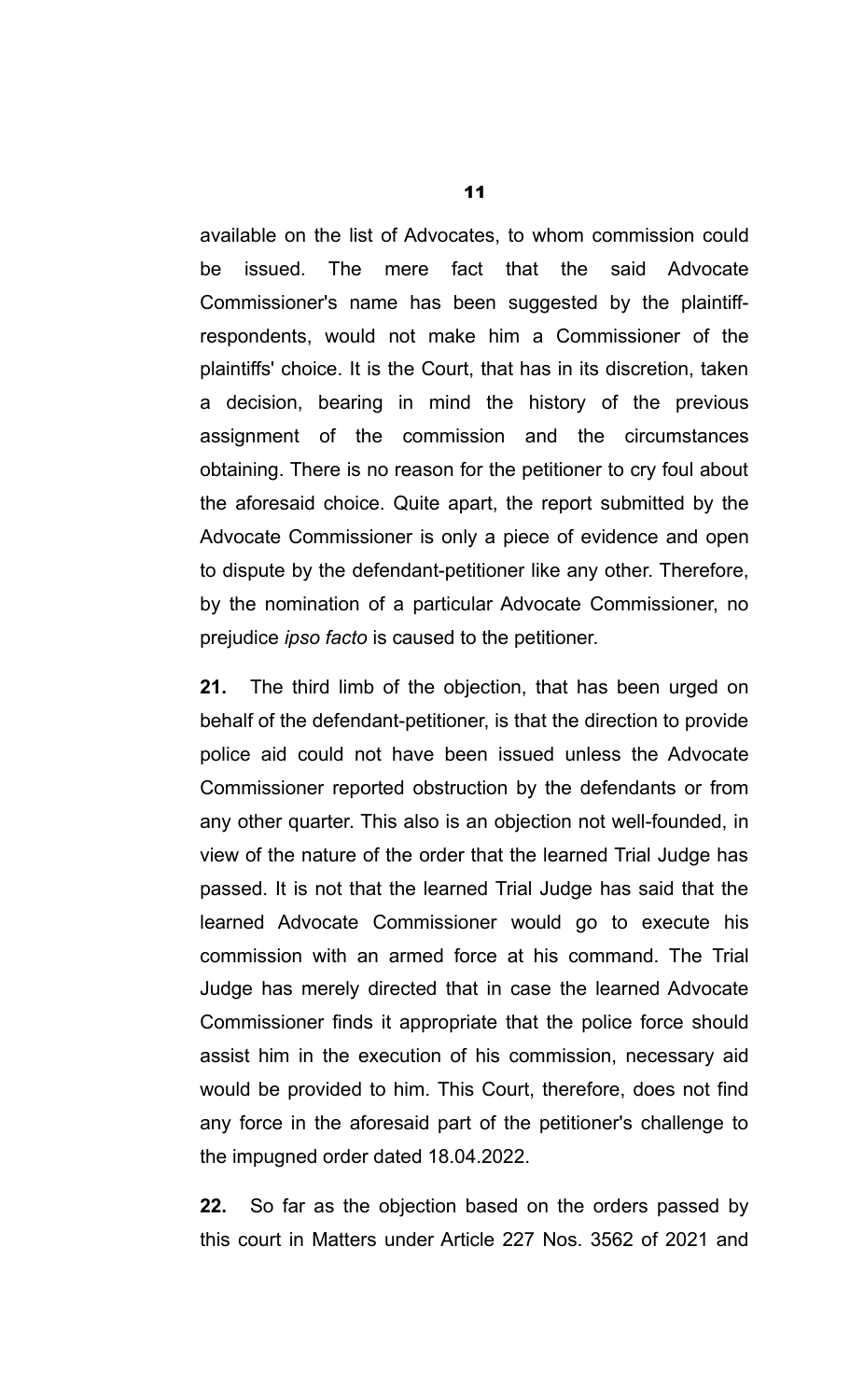3844 of 2021 on 09.09.2021 is concerned, this Court must remark that the said order was passed in the context of a different suit, may be related to the same property and raising similar issues. The order passed in the said suit is, particularly, of no consequence to the validity of the orders impugned, because the order dated 09.09.2021 came to be passed by this Court in the context of very widely worded directions issued to the Archaeological Survey of India by the learned Trial Judge in O.S. No.610 of 1991, while the judgment involving the controversy appears to have been reserved by this Court on some issue. Here, the orders impugned hardly decide anything and are ones of a very processual kind, that would lead to a report of local inspection made by the Commissioner, together with a videographed record of it. It is hardly an order that may be said to prejudice the defendant-petitioner in a manner that they may be permitted to impugn under Article 227 of the Constitution.

**23.** The challenge to the order dated 05.04.2022 is also not well-founded, because it is well-known that an application under Order VII Rule 11 of the Code can be considered at any stage of the suit if the grounds disclosed by Order VII Rule 11 to reject a plaint are made out. The issue of a commission prior to orders on a motion under Order VII Rule 11 of the Code is no more than a matter of priority in the discretion of the Trial Court. The learned Trial Judge has not declined to decide the motion under Order VII Rule 11 of the Code, but merely said that the applications bearing paper Nos. 13 $\pi$  and 28 $\pi$  would be decided first in order. This is not a matter that this Court can be invited to interfere with, in the exercise of its jurisdiction under Article 227 of the Constitution.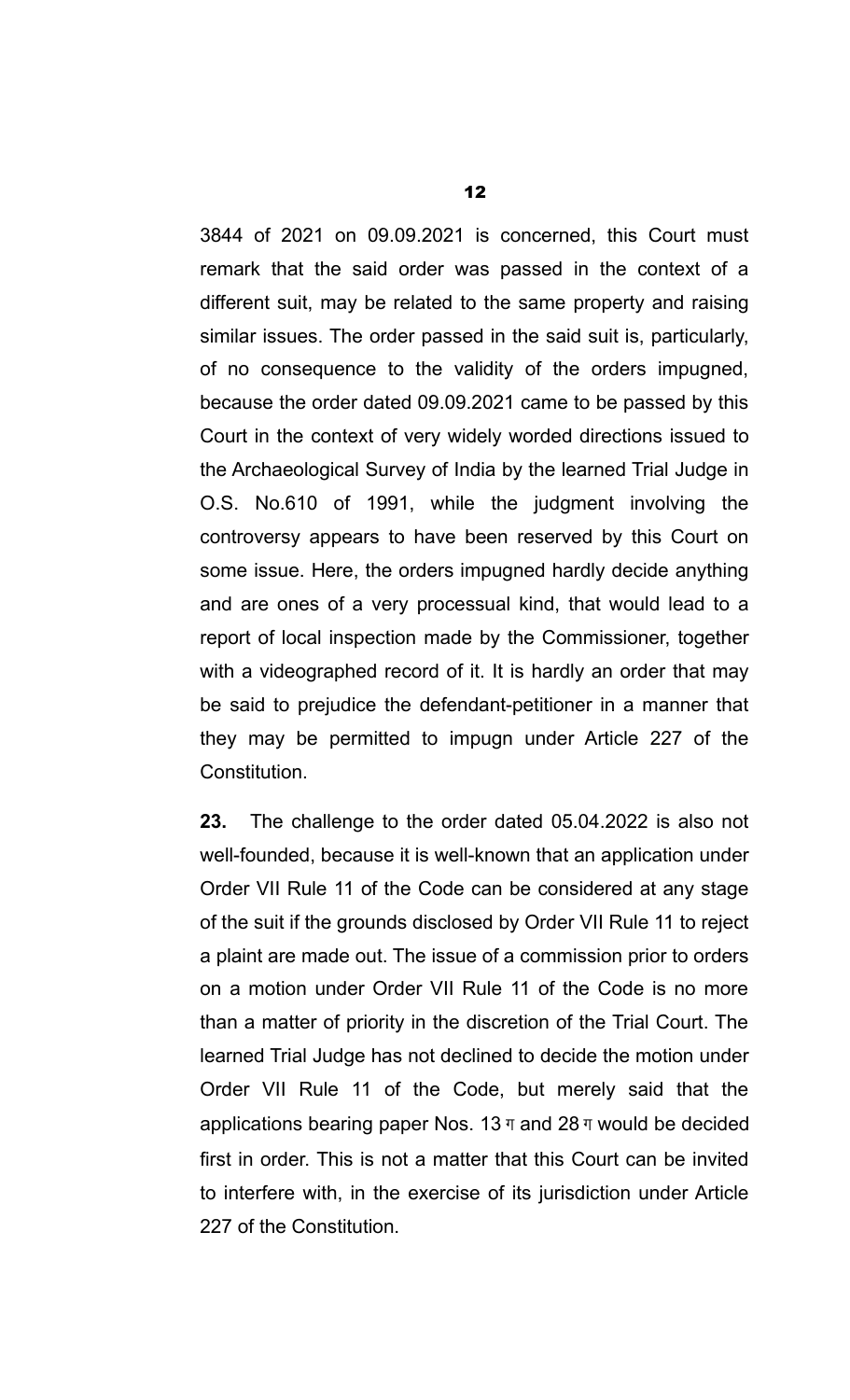**24.** Apart from whatever has been said, the jurisdiction of this Court under Article 227 of the Constitution is limited to a supervisory role and can certainly not be the resort to correct every erroneous order. In this regard, reference may be made to the decision of the Supreme Court in **Mohd. Unus v. Mohd. Mustaqim and others, AIR 1984 SC 38**, wherein it has been held:

> "**7.** The supervisory Jurisdiction conferred on the High Courts under Article 227 of the Constitution is limited "to seeing that an inferior Court or Tribunal functions within the limits of its authority," and not to correct an error apparent on the face of the record, much less an error of law. In this case there was, in our opinion, no error of law much less an error apparent on the face of the record. There was no failure on the part of the learned Subordinate Judge to exercise jurisdiction nor did he act in disregard of principles of natural justice. Nor was the procedure adopted by him not in consonance with the procedure established by law. In exercising the supervisory power under Art. 227, the High Court does not act as an Appellate Court or Tribunal. It will not review or reweigh the evidence upon which the determination of the inferior Court or Tribunal purports to be based or to correct errors of law in the decision."

**25.** To like effect are the observations of the Supreme Court in **Sadhana Lodh vs National Insurance Co. Ltd. and another,(2003) 3 SCC 524**, where it has been held:

> "**7.** The supervisory jurisdiction conferred on the High Courts under Article 227 of the Constitution is confined only to see whether an inferior Court or Tribunal has proceeded within its parameters and not to correct an error apparent on the face of the record, much less of an error of law. In exercising the supervisory power under Article 227 of the Constitution, the High Court does not act as an Appellate Court or the Tribunal. It is also not permissible to a High Court on a petition filed under Article 227 of the Constitution to review or re-weigh the evidence upon which the inferior Court or Tribunal purports to have passed the order or to correct errors of law in the decision."